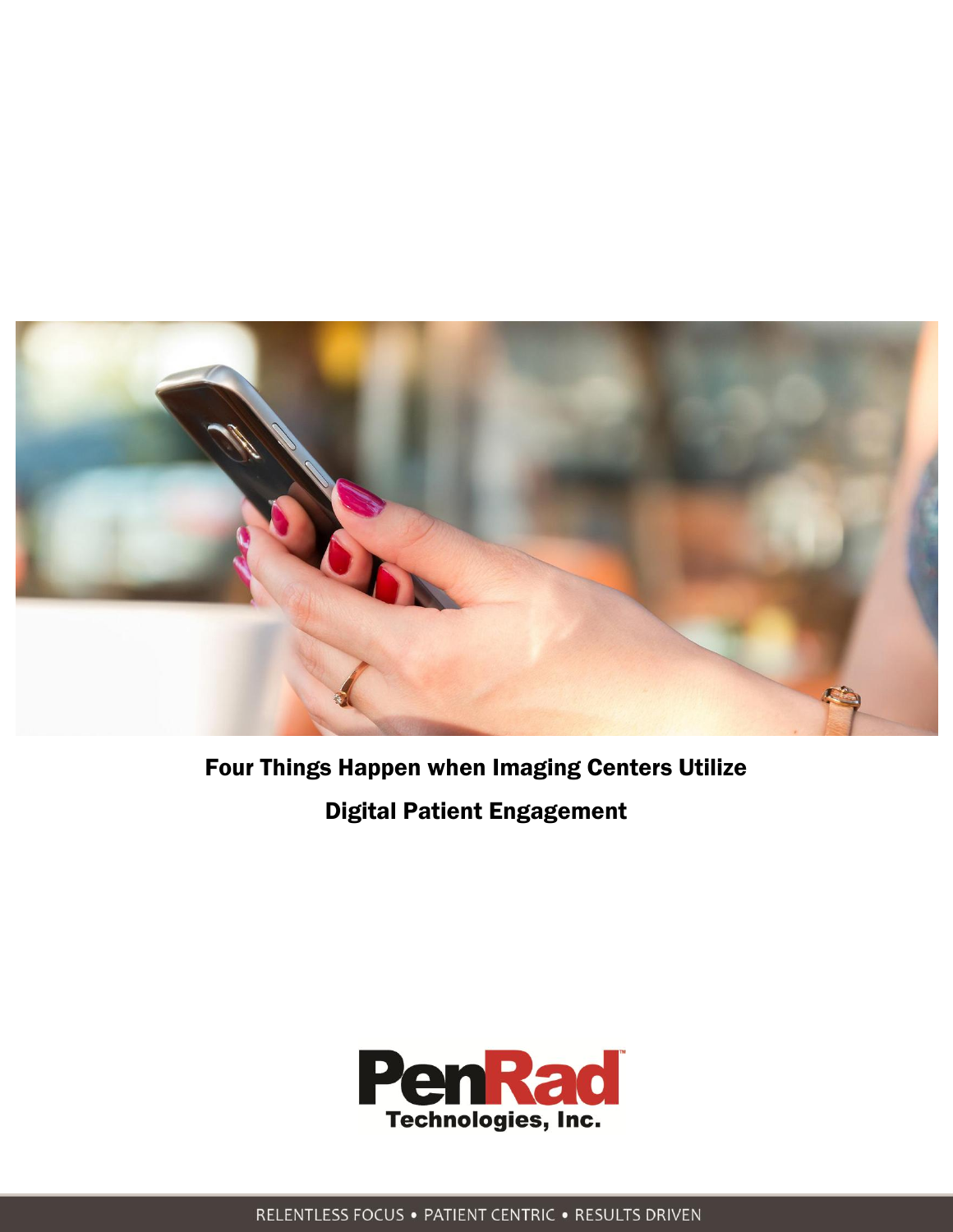

## Four Things Happen when Imaging Centers Utilize Digital Patient Engagement.

### *Daniel D. Bickford. www.linkedin.com/in/daniel-bickford*

Consumers are accustomed to using their mobile devices and digital communication for everyday activities such as buying goods, attending virtual meetings, entertainment and even ordering food. Healthcare consumers are no different. In a recent study by Dynex1 which surveyed 1000 adults over 18 years of age, researchers found 80% of patients prefer electronic communication with healthcare providers, but what's more, 66% of those surveyed claimed they would choose a provider based on that providers ability to communicate in a timely and consistent manner.

Knowing this, Radiology Administrators and Women's Imaging Directors should immediately consider the addition of digital communication to their standard workflow. Besides providing patients with what they prefer (immediate results of their screening exams, decreased waste of paper, etc.) leveraging digital communication significantly reduces administrative costs. Further, in today's competitive healthcare environment the addition of electronic communications can serve as a significant marketing differentiator in regional markets.

Here are 4 things that happen when digital patient engagement is fully embraced.

#### **Patient satisfaction goes up.**

The most beneficial and economical and impactful addition to women's imaging workflow is email. Email is a game changer for imaging centers of any size or patient volume. It allows the facility to transform their patient communication process, not only decreasing patient anxiety but streamlining and enhancing the patient's overall experience with the imaging center. Communication through email presents opportunities for imaging centers to further market and educate patients beyond a simple reminder of their scheduled appointment time. Offering additional services, gathering patient history (which may reveal a need for additional imaging or pre-qualification for genetic testing) and obtaining satisfaction feedback are valuable tools and offer a great resource for optimizing revenue.

Automated emails sent before an exam allow patients to confirm their appointment and digitally provide other detailed information such as personal and familial history prior to arrival. After a patient exam, the results and suggested next steps for the patient are automatically formatted and sent out via email to the patient and to a referring physician, eliminating manual review and freeing up staff resources. With an automated email and patient history input process, the results are managed, reviewed, and sent out quickly with many patients getting their results the same day their exam was completed.

#### **Data entry and administrative costs go down.**

Utilizing digital patient forms allows for the patient to personally update their records from the convenience of their own device. This process removes manual data entry typically recorded by the imaging staff thereby eliminating the chance of data entry errors. At a minimum, patients in a women's imaging center receive two letters a year reminding them about an upcoming appointment and providing results from an exam or procedure. Paper, printing, and mailing costs average \$2 per letter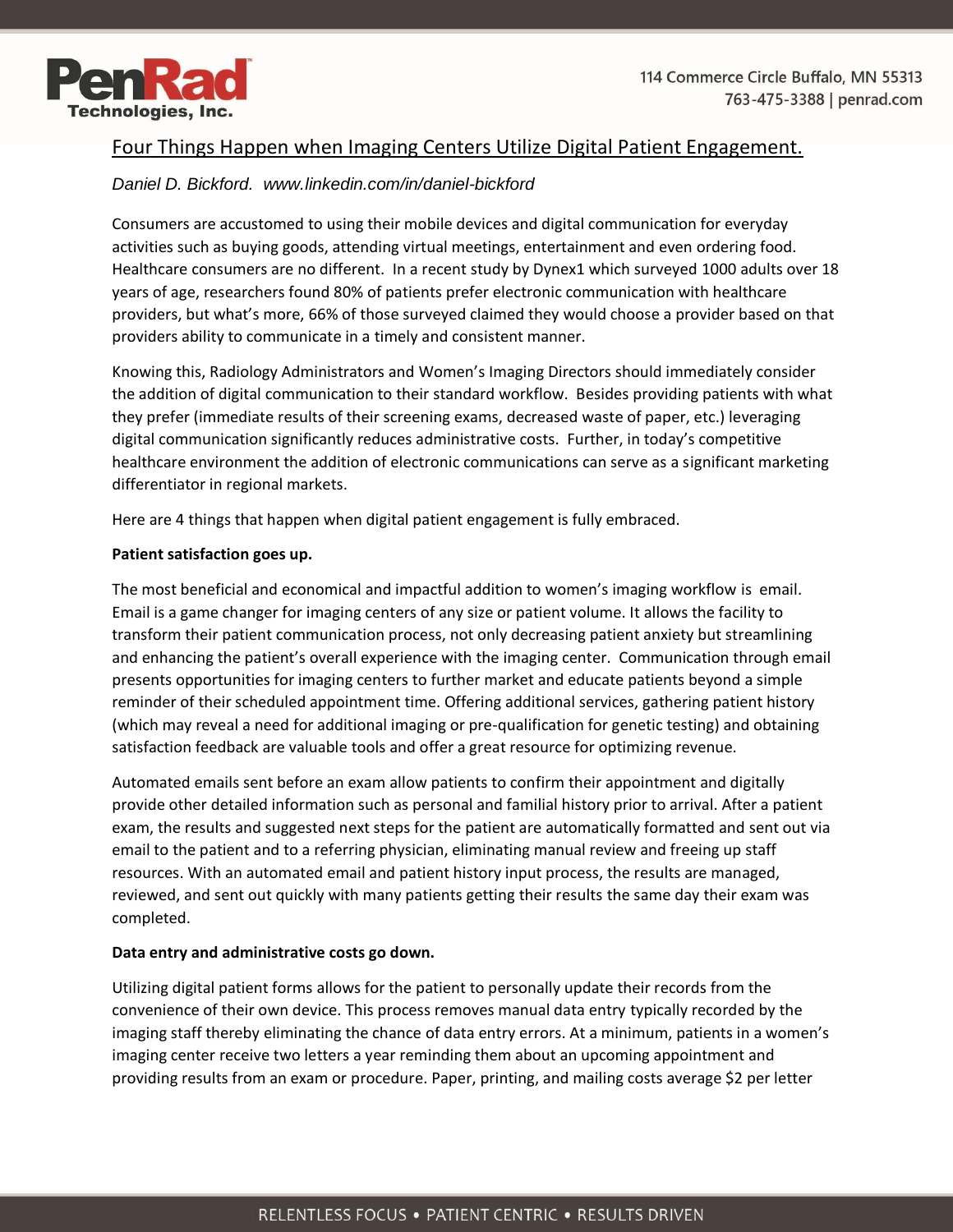

per patient, simply removing these hard costs can provide a profitable and competitive advantage to an imaging center.

#### **Patient experience is enhanced and wait times are eliminated.**

Digital documents offer a more secure and efficient way to record, track and manage patient data. When emails are sent to the patient, both the imaging center and patient are communicating though a secure system, allowing patient data to be obtained in real-time with no threat of sensitive information being exposed. This brings peace-of-mind to the patient knowing they can manage their information safely and conveniently.

The patient can also virtually "check-in" with digital documents by completing medical and history forms from their home or mobile device and proceed directly to the exam room when arriving at the imaging center, eliminating wait time for the patient. If patient's data needs updating when they arrive at the imaging center, pre-filled forms on a tablet are provided for the patient to update anything and/or provide digital signatures for HIPAA and consent forms.

#### **Overall clinic revenue goes up.**

In addition to decreasing the overall cost of running an imaging center, embracing digital communication drives recruitment of new patients, provides peace of mind to existing patients, and increases the likelihood of identifying patients at increased risk of developing cancer. As noted in the study above, 66 percent of healthcare consumers would choose a provider based on the ability to communicate in a timely and consistent manner. Recruitment and identification of these patients not only provides an elevated level of patient care, but it also drives recruitment and the need for additional imaging procedures such as breast MRI, ultrasound, etc., keeping those modalities busy and generating additional revenue.

If you are looking for a solution to differentiate, streamline and increase revenue at your imaging center, contact PenRad today. PenRad provides several automated software solutions for diagnostic imaging that enhance workflow, increase revenue, enhance patient engagement, overall imaging efficiency. www.penrad.com, 763-475-3388

#### About PenRad (www.penrad.com)

Founded in 1995, PenRad provides informatics for Breast, Lung, Diagnostic Radiology, and Genetics, optimizing productivity and risk management initiatives. PenRad delivers on promises made regarding revenue enhancement, functionality, multi-vendor interoperability, analytics, and delivery of patient centric results. PenRad invests within the healthcare community, driving benefits for the future of diagnostic technology, techniques, analysis, and structured data exchange. We provide leadership and software in standardization initiatives in HL7 FHIR workgroups: Clinical Interoperability Modeling Initiative, and the Cancer-Interoperability project supported by the ONC, FDA, CDC, NCI, NIH, RSNA.

1. Businesswire, December 7, 2021.